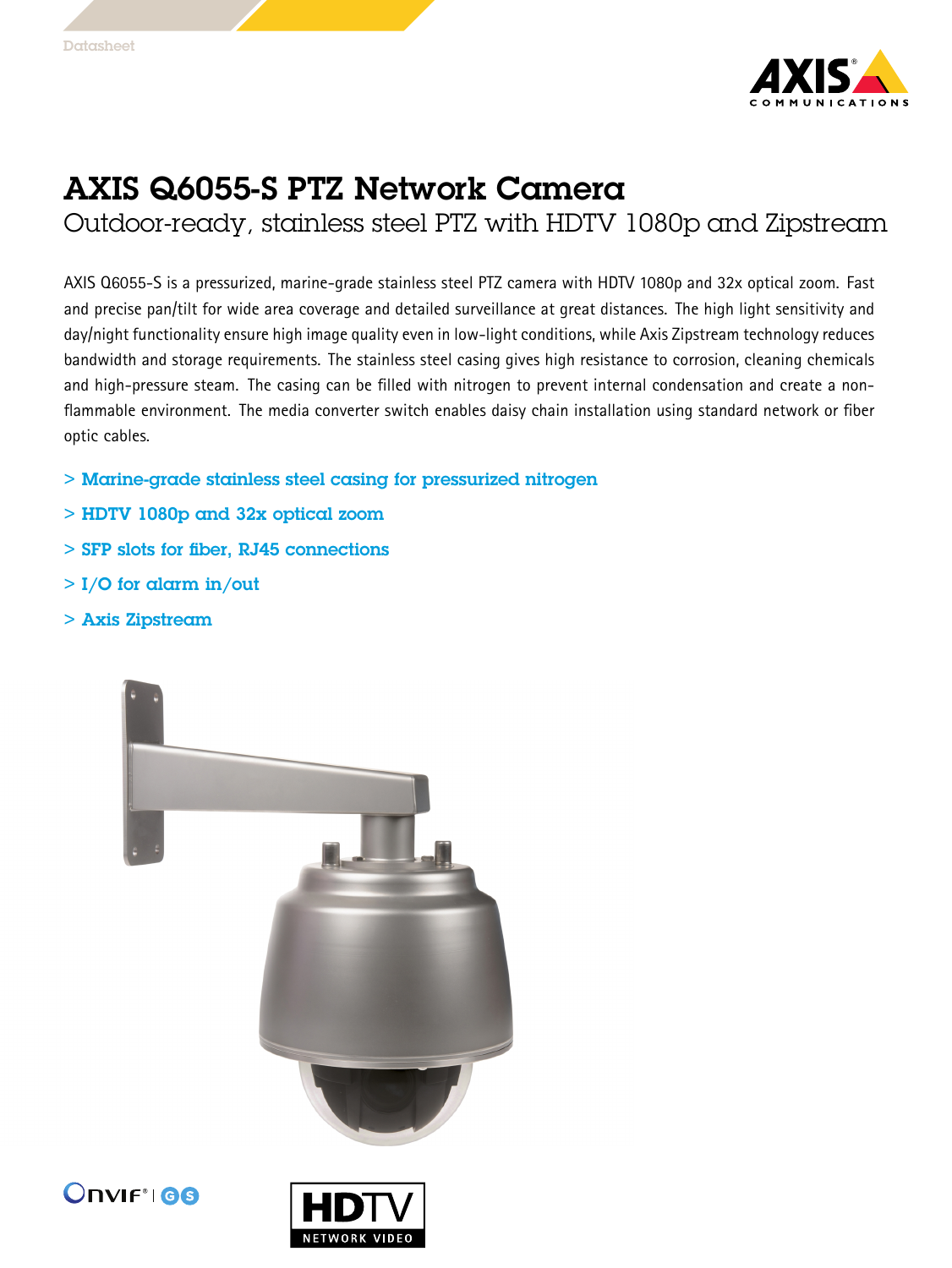## AXIS Q6055-S PTZ Network Camera

| Models                                  | AXIS Q6055-S 60 Hz<br>AXIS Q6055-S 50 Hz                                                                                                                                                                                                                                                                                                                                                                          |  |
|-----------------------------------------|-------------------------------------------------------------------------------------------------------------------------------------------------------------------------------------------------------------------------------------------------------------------------------------------------------------------------------------------------------------------------------------------------------------------|--|
| Camera                                  |                                                                                                                                                                                                                                                                                                                                                                                                                   |  |
| lmage sensor                            | 1/2.8" progressive scan CMOS                                                                                                                                                                                                                                                                                                                                                                                      |  |
| Lens                                    | 4.44-142.6 mm, F1.6-4.41<br>Horizontal field of view: 62.8°-2.23°<br>Vertical field of view: 36.8°-1.3°<br>Autofocus, auto-iris                                                                                                                                                                                                                                                                                   |  |
| Day and night                           | Automatically removable infrared-cut filter                                                                                                                                                                                                                                                                                                                                                                       |  |
| Minimum<br>illumination                 | Color: 0.3 lux at 30 IRE F1.6<br>B/W: 0.03 lux at 30 IRE F1.6<br>Color: 0.5 lux at 50 IRE F1.6<br>B/W: 0.04 lux at 50 IRE F1.6                                                                                                                                                                                                                                                                                    |  |
| Shutter speed                           | 1/33000 s to 1/3 s with 50 Hz<br>1/33000 s to 1/4 s with 60 Hz                                                                                                                                                                                                                                                                                                                                                    |  |
| Pan/Tilt/Zoom                           | Pan: 360° endless, 0.05° - 450°/s<br>Tilt: 220°, 0.05°-450°/s<br>32x optical zoom and 12x digital zoom, total 384x zoom<br>E-flip, 256 preset positions, Tour recording, Guard tour, Control<br>queue, On-screen directional indicator, Set new pan 0°,<br>Adjustable zoom speed                                                                                                                                  |  |
| Video                                   |                                                                                                                                                                                                                                                                                                                                                                                                                   |  |
| Video<br>compression                    | H.264 (MPEG-4 Part 10/AVC) Baseline, Main and High Profiles<br>Motion JPEG                                                                                                                                                                                                                                                                                                                                        |  |
| Resolution                              | HDTV 1080p 1920x1080 to 320x180<br>HDTV 720p 1280x720 to 320x180                                                                                                                                                                                                                                                                                                                                                  |  |
| Frame rate                              | Up to 50/60 fps (50/60 Hz) in HDTV 720p<br>Up to 25/30 fps (50/60 Hz) in HDTV 1080p                                                                                                                                                                                                                                                                                                                               |  |
| Video streaming                         | Multiple, individually configurable streams in H.264 and Motion<br>JPEG<br>Axis Zipstream technology<br>Controllable frame rate and bandwidth<br>VBR/MBR H.264                                                                                                                                                                                                                                                    |  |
| lmage settings                          | Manual shutter time, compression, color, brightness, sharpness,<br>white balance, exposure control, exposure zones, fine tuning of<br>behavior at low light, rotation: 0°, 180°, text and image overlay,<br>32 individual 3D privacy masks, image freeze on PTZ, automatic<br>defog, backlight compensation<br>Wide Dynamic Range (WDR): Up to 120 dB depending on scene,<br>highlight compensation               |  |
| Network                                 |                                                                                                                                                                                                                                                                                                                                                                                                                   |  |
| Security                                | Password protection, IP address filtering, HTTPS <sup>a</sup> encryption,<br>IEEE 802.1X <sup>a</sup> network access control, Digest authentication, User<br>access log, Centralized Certificate Management, Brute force<br>delay protection                                                                                                                                                                      |  |
| Supported<br>protocols                  | IPv4, IPv6 USGv6, HTTP, HTTPSª, SSL/TLSª, QoS Layer 3 DiffServ,<br>FTP, CIFS/SMB, SMTP, Bonjour, UPnPTM, SNMP v1/v2c/v3 (MIB-II),<br>DNS, DynDNS, NTP, RTSP, RTP, SRTP, SFTP, TCP, UDP, IGMP, RTCP,<br>ICMP, DHCP, ARP, SOCKS, SSH, NTCIP, LLDP                                                                                                                                                                   |  |
| System integration                      |                                                                                                                                                                                                                                                                                                                                                                                                                   |  |
| Application<br>Programming<br>Interface | Open API for software integration, including VAPIX <sup>®</sup><br>and AXIS Camera Application Platform; specifications at<br>www.axis.com<br>AXIS Video Hosting System (AVHS) with One-Click Connection<br>ONVIF® Profile S and ONVIF® Profile G, specification at onvif.org                                                                                                                                     |  |
| Event triggers                          | Detectors: live stream accessed, video motion detection, shock<br>detection<br>Object removed, enter/exit detector, fence detector, object<br>counter<br>Hardware: fan, network, temperature<br>PTZ: autotracking, error, moving, ready, preset reached<br>Storage: disruption, recording<br>System: system ready<br>Time: recurrence, use schedule<br>Input signal: manual trigger, virtual input, digital input |  |
| <b>Event actions</b>                    | Day/night mode, overlay text, video recording to edge storage,<br>pre- and post-alarm video buffering, send SNMP trap<br>PTZ: PTZ preset, start/stop guard tour<br>File upload via FTP, SFTP, HTTP, HTTPS network share and email                                                                                                                                                                                 |  |

|                                 | Notification via email, HTTP, HTTPS and TCP<br>External output activation                                                                                                                                                                                                                                                                                                                                                                                                                                                                  |
|---------------------------------|--------------------------------------------------------------------------------------------------------------------------------------------------------------------------------------------------------------------------------------------------------------------------------------------------------------------------------------------------------------------------------------------------------------------------------------------------------------------------------------------------------------------------------------------|
| Data streaming                  | Event data                                                                                                                                                                                                                                                                                                                                                                                                                                                                                                                                 |
| Built-in<br>installation aids   | Pixel counter                                                                                                                                                                                                                                                                                                                                                                                                                                                                                                                              |
| Analytics                       |                                                                                                                                                                                                                                                                                                                                                                                                                                                                                                                                            |
| Applications                    | Included<br>AXIS Video Motion Detection, Autotracking, Active Gatekeeper,<br>AXIS Fence Guard, AXIS Motion Guard<br>Basic Analytics (not to be compared with third-party analytics):<br>object removed, enter/exit detector, fence detector, object<br>counter<br>Highlight compensation<br>Supported<br>Support for AXIS Camera Application Platform enabling<br>installation of third-party applications, see www.axis.com/acap                                                                                                          |
| General                         |                                                                                                                                                                                                                                                                                                                                                                                                                                                                                                                                            |
| Casing                          | IP6K9K-, IP66-, IP67-, NEMA 4X-, NEMA 6P and IK10-rated <sup>b</sup><br>Stainless steel casing (V4A, SAE 316L/UNS S31603/EN 1.4432),<br>nylon clear dome                                                                                                                                                                                                                                                                                                                                                                                   |
| Memory                          | 512 MB RAM, 256 MB Flash                                                                                                                                                                                                                                                                                                                                                                                                                                                                                                                   |
| Power                           | Camera consumption: min 65 W<br>Min required power supply: 24 V DC, 3.2 A (75 W)<br>Recommended power supply: AXIS T8008 PS24                                                                                                                                                                                                                                                                                                                                                                                                              |
| <b>Connectors</b>               | IP66-rated multiconnector for DC power, RJ45<br>10BASE-T/100BASE-TX and I/O, including 7 m (23 ft)<br>cable                                                                                                                                                                                                                                                                                                                                                                                                                                |
| Storage                         | Support for SD/SDHC/SDXC card<br>Support for SD card encryption<br>Support for recording to network-attached storage (NAS)<br>For SD card and NAS recommendations see www.axis.com                                                                                                                                                                                                                                                                                                                                                         |
| Operating<br>conditions         | -30 °C to 50 °C (-22 °F to 122 °F)<br>Maximum temperature (intermittent): 60 °C (140 °F)<br>Humidity 10-100% RH (condensing)                                                                                                                                                                                                                                                                                                                                                                                                               |
| <b>Storage</b><br>conditions    | -40 °C to 65 °C (-40 °F to 149 °F)                                                                                                                                                                                                                                                                                                                                                                                                                                                                                                         |
| Approvals                       | <b>EMC</b><br>EN 55032 Class A, EN 61000-3-2, EN 61000-3-3, EN 61000-6-1,<br>EN 61000-6-2, EN 55024, FCC Part 15 Subpart B Class A,<br>ICES-003 Class A, VCCI Class A, RCM AS/NZS CISPR 32 Class A,<br>KCC KN32 Class A, KN35<br>Safety<br>IEC/EN/UL 60950-1<br>IEC/EN/UL 60950-22<br>Environment<br>EN 50121-4, IEC 62236-4, IEC 60068-2-1, IEC 60068-2-2,<br>IEC 60068-2-6, IEC 60068-2-14, IEC 60068-2-27,<br>NEMA 250 Type 4X<br>IEC/EN 60529 IP66, IP67, IP6K9K, NEMA 250 Type 6P, MIL-STD<br>810G 509.5<br>Network<br>NIST SP500-267 |
| Weight                          | 6.0 kg (13 lb)                                                                                                                                                                                                                                                                                                                                                                                                                                                                                                                             |
| <b>Dimensions</b>               | Ø224 x 256 mm (Ø8 13/16 x 10 1/16 in)                                                                                                                                                                                                                                                                                                                                                                                                                                                                                                      |
| Included<br>accessories         | AXIS T8607 Media Converter Switch, 7 m (23 ft) IP66-rated<br>multicable<br>Installation Guide, Windows decoder 1-user license                                                                                                                                                                                                                                                                                                                                                                                                              |
| Optional<br>accessories         | AXIS T8008 PS24, AXIS T94A02D Pendant Kit, AXIS T91K61 Wall<br>Mount, AXIS Q60-S Smoked Dome<br>AXIS T91 Mounting Accessories, AXIS T8415 Wireless Installation<br>Tool, AXIS T90 Illuminators, AXIS T8310 Video Surveillance<br>Control Board, multi-user decoder license pack                                                                                                                                                                                                                                                            |
| Video<br>management<br>software | AXIS Companion, AXIS Camera Station, Video management<br>software from Axis' Application Development Partners available<br>on www.axis.com/vms                                                                                                                                                                                                                                                                                                                                                                                             |
| Languages                       | English, German, French, Spanish, Italian, Russian, Simplified<br>Chinese, Japanese, Korean, Portuguese, Traditional Chinese                                                                                                                                                                                                                                                                                                                                                                                                               |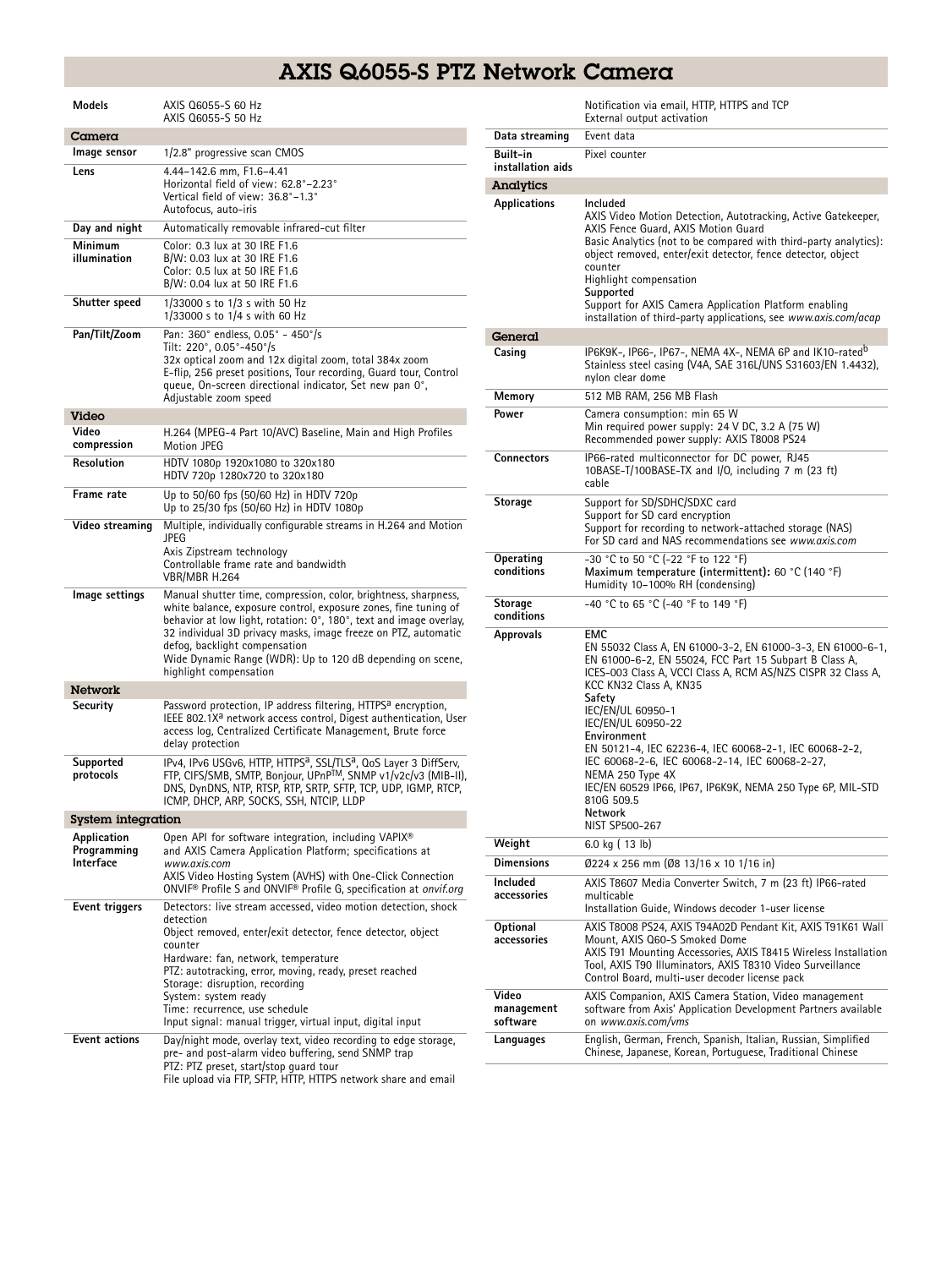**Warranty** Axis 3-year warranty and AXIS Extended Warranty option, see *www.axis.com/warranty*

- b. *Except valves on top.*
- a. This product includes software developed by the OpenSSL Project for use in the<br>OpenSSL Toolkit. (www.openssl.org), and cryptographic software written by Eric<br>Young (eay@cryptsoft.com).